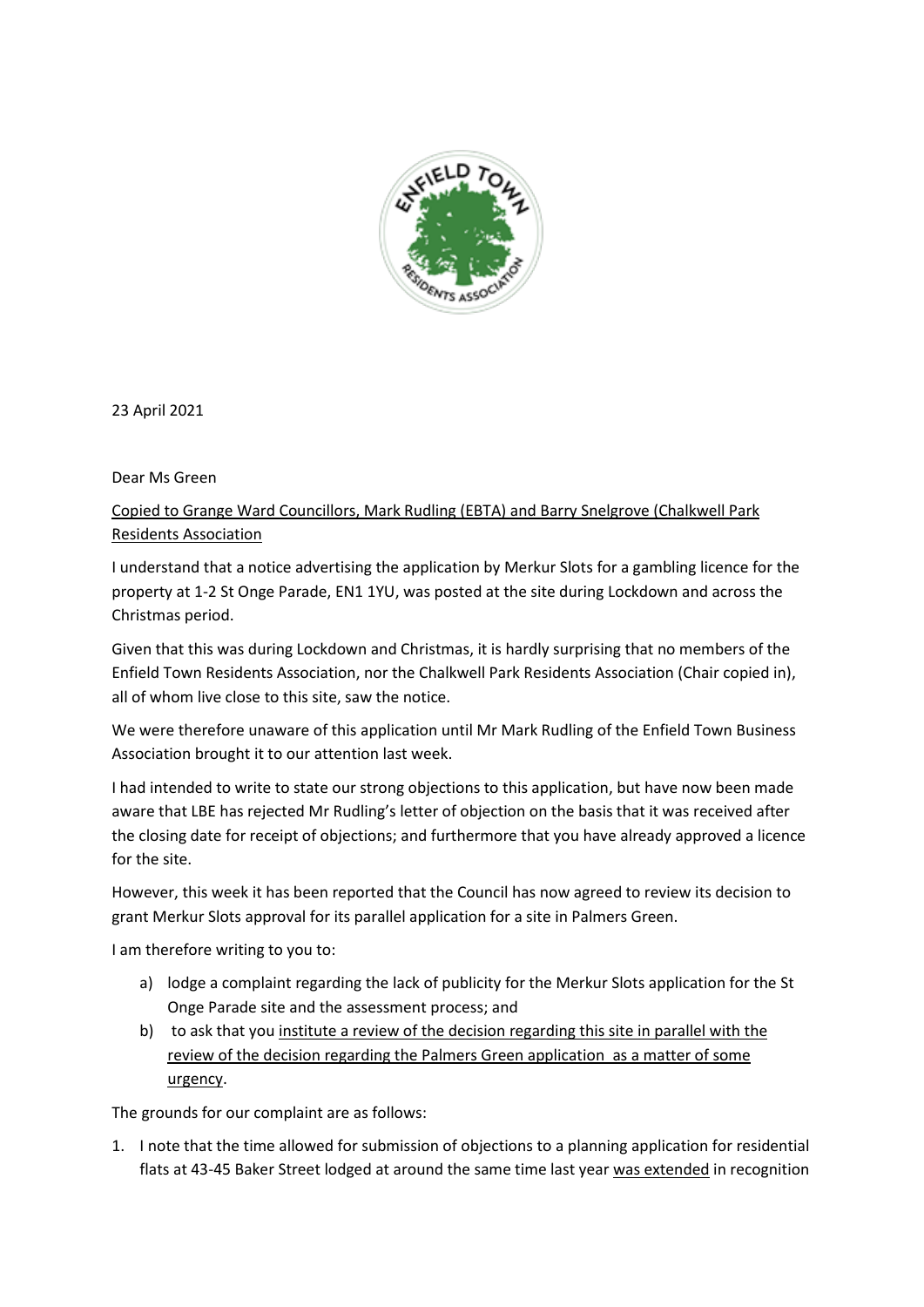of the very short length of time this gave people to respond given that Christmas is such a busy time of year. That extension was given for an application that arguably has far fewer negative impacts than the introduction of a gambling establishment, the type of establishment for which there is well-documented evidence for their negative associations with increases in anti-social behaviour, debts, alcohol and drugs. Furthermore, that application had been properly advertised and notified to councillors on the Planning Committee, so that they could ensure that residents were informed and able to respond.

- 2. None of the above applies to the licensing application by Merkur Slots. You say that the company complied fully with their obligations regarding advertising their application in posting the notice at the site. Yet you ignore the fact that most people were under instructions to minimise excursions outside their homes at the time. You cannot fail to have known that under these circumstances there was very little chance of local people having the opportunity to observe the notice.
- 3. Given the circumstances, there was surely a duty upon LBE officers to ensure that all other routes to alert residents to the matter had been taken. At the very least, local Ward Councillors should have been notified and able to pass on the information to residents. Yet it appears this did not happen. Our councillors, in whose ward this property is located, do not recall having been informed.
- 4. Had we received notification then I can assure you that you would have received the strongest possible objection from our organisations, primarily under item a) of the Gambling Act 2005, namely, the potential for gambling at this location being a source of crime or disorder, being associated with existing crime or disorder issues and/or being used to support crime. For your information, our objections under this point would have been for the following reasons:
	- following a spate of robberies from persons, primarily but not restricted to young people, this area is already subject to community patrols;
	- The Town already suffers from anti-social behaviour, shoplifting, begging and vagrancy, with all of these being regular subjects of complaint at Grange Ward Forums. It is a matter of some concern therefore that as our local Police struggle to contain existing crime, this company plans to open an establishment that will only serve to drive crime rates up even further. This is not mere conjecture or supposition: an investigation by the Universities of Lancaster and Glasgow found that 7.3 per cent of male prisoners surveyed considered that their current offence was linked to gambling; and 11 per cent of men linked gambling to past offending, as did 12 per cent of female gamblers.
	- thefts from vehicles is another frequently-reported crime, and given that those addicted to gambling are likely to be in search of sources of funds, can be expected to increase;
	- Such establishments attract large numbers of young males. The location concerned is situated on a particularly narrow section of the pavement leading close to the pedestrian crossing for the station. It is to be expected that customers and staff of the arcade will gather outside the venue smoking, thus causing congestion problems.
	- While this is likely to constitute a general nuisance, for lone females walking home from the station in the late evening or at night this is likely to increase their feelings of vulnerability, as they have to pass crowds of young men on a particularly narrow section of pavement.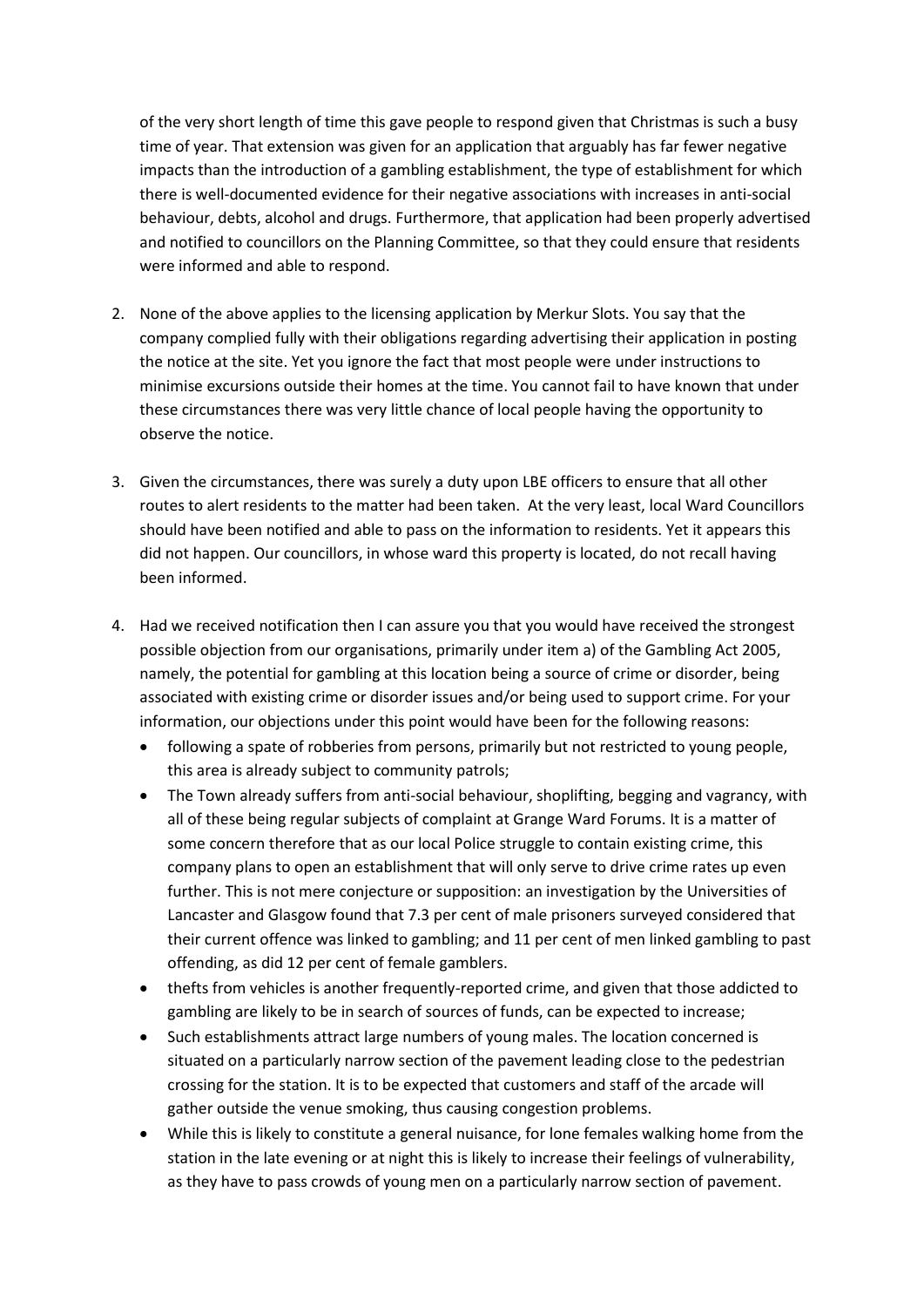Similar considerations apply to schoolchildren and those in wheelchairs making their way to and from the station.

- It should be noted that it was deemed necessary to artificially widen this section of the pavement as an aid to social distancing in the early stages of the pandemic. If it was judged to be 'too narrow' at that point then it is difficult to see how it can become sufficiently wide to accommodate loiterers as well as legitimate pedestrians, lone females and wheelchair users a year later. It is far from clear that an appropriately rigorous accessibility audit has been carried out prior to granting the application.
- Furthermore, for visitors entering the area from the station, to be greeted by a gambling arcade is far from the image that both businesses and leadership of Enfield Council are currently attempting to portray for our flagship town centre. Your officers must surely be aware that Enfield Council is currently attempting to improve the image of Enfield Town and re-establish it as a safe, attractive and welcoming shopping destination for the community.
- The introduction of a gambling establishment is hardly likely to support such a perception, and regretfully is more likely to attract both vulnerable and criminal sections of society into Enfield Town. Such venues are known to encourage the development of gambling addiction, sadly amongst those least able to afford to lose money. The types of clientele such a venue will attract are, far from improving the area, more likely to increase problems for other businesses in the area, especially those trying to improve the evening economy.

Under point (c) of the Gambling Act we would have made the following further objection:

 We note that the intention is to restrict access to those aged over 18, but would point out that a significant proportion of young people turn 18 in their final year at school; Enfield Town is surrounded by schools whose pupils use Enfield Town station for transport links, as well as spending leisure time in the area. Although it will be claimed that a business such as Merkur Slots operates an over 18's only policy, it remains a bad example to young people, particularly in view of problems of gambling addiction in our society.

Aside from these specific points we note, too, that in 2018 the Local Government Association published a report pointing to the public health issues related to gambling and encouraging council officers to support the revision of borough statements of policy to manage gambling within their localities. The document points to the many public health problems created by or associated with gambling and exhorted councils to identify their areas of high risk, which this location undoubtedly is.

It is therefore not possible to believe that Council officers were unaware of the issues surrounding this application. If they are unaware of these serious matters, then they should not be employed in the Licensing team.

The application appears to have been rushed through with unseemly haste. It is extremely difficult to understand why officers did not themselves raise the very issues that we have raised above. It is unconscionable that officers were not aware of the current issues regarding local crime, muggings and theft, alongside the recognition that criminal elements travel to Enfield Town via Enfield Town train station, a factor that has in part contributed to the need for local patrols to protect our young people. This venue will make the town centre an even more attractive destination for these criminal elements.